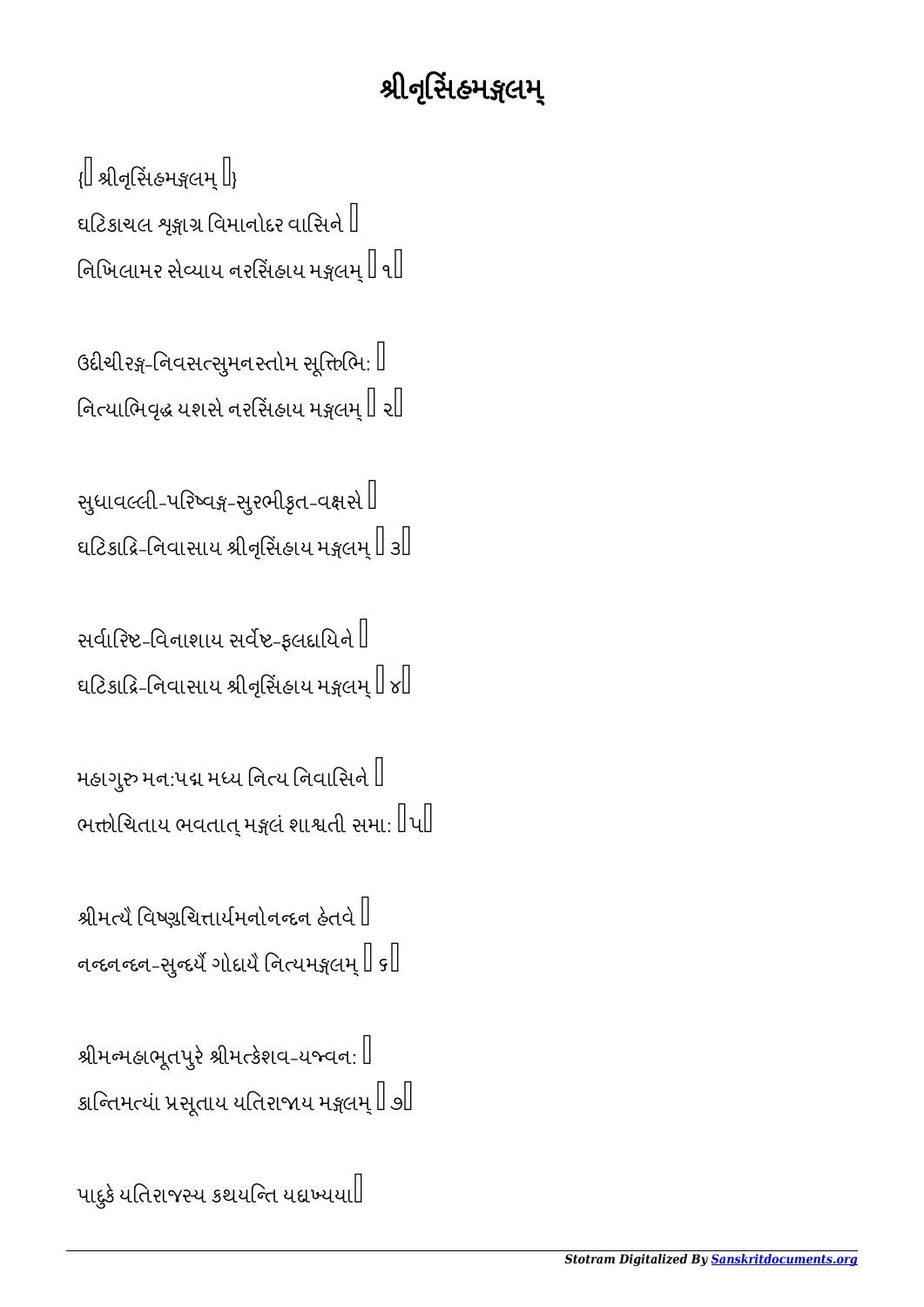તસ્ય દાશરથે: પાદૌ શિરસા ધારયામ્યહ્મ $\mathbb I$   $\epsilon \mathbb I$ 

શ્રીમતે રમ્યજામાતૃ-મુનીન્દ્રાય મહાત્મને  $\mathord{\mathbb I}$ શ્રીરક્ષવાસિને ભૂયાત્ નિત્યશ્રી: નિત્યમક્ષલમ્ $\mathbb I$  હ $\mathbb I$ 

સૌમ્યજામાતૃ-યોગીજ ચરણામ્બુજ-ષટ્પદમ્ $\mathbin\Vert$ દેવરાજગુરું વન્દે દિવ્યજ્ઞાનપ્રદં શુભમ્  $\mathbin{\mathbb{I}}$  ૧૦ $\mathbin{\mathbb{I}}$ 

વાધૂલ-શ્રીનિવાસાર્ય-તનયં વિનયાધિકમ્ $\mathbin\Vert$ પ્રજ્ઞાનિધિં પ્રપદ્યેડહં શ્રીનિવાસમહાગુરુમ્ $\parallel$ ૧૧ $\parallel$ 

ચણ્ડમારુત-વેદાન્તવિજયાદિ-સ્વસૂત્તિભિ:  $\mathbin\Vert$ વેદાન્ત-રક્ષકાયાસ્તુ મહાચાર્યાય મક્ષલમ $\mathbin{\mathbb I}$ ૧૨ $\mathbin{\mathbb I}$ 

Encoded and proofread N.Balasubramanian bbalu@sify.com

Please send corrections to sanskrit@cheerful.com

Last updated doday

http://sanskritdocuments.org

Narasimha Mangalam Lyrics in Gujarati PDF % File name : nrisimhamangalam.itx % Location : doc\ vishhnu % Language : Sanskrit % Subject : philosophy/hinduism/religion